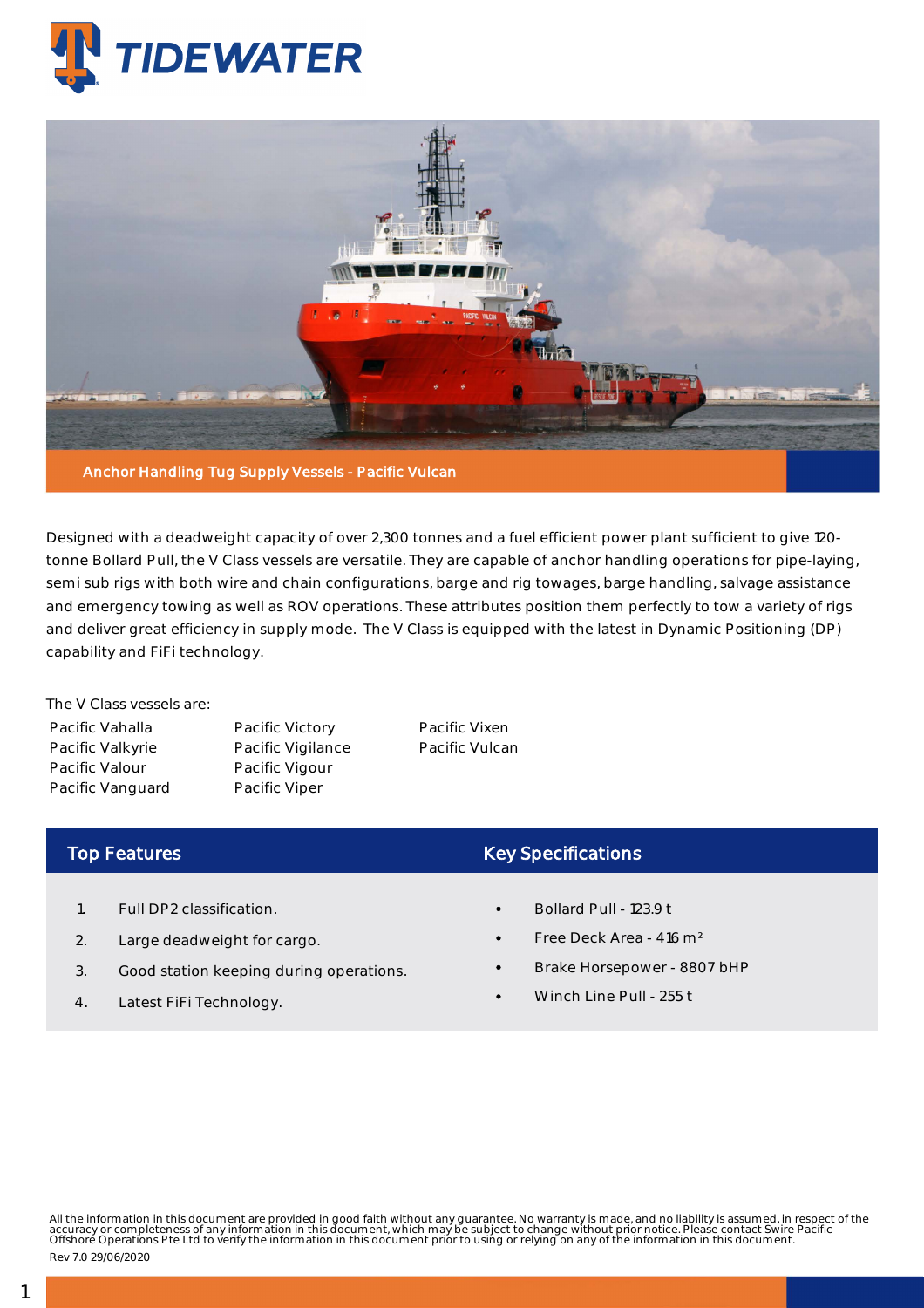



| <b>General Information</b> |                                                                                                 |  |  |  |  |
|----------------------------|-------------------------------------------------------------------------------------------------|--|--|--|--|
| <b>Vessel Name</b>         | Pacific Vulcan                                                                                  |  |  |  |  |
| Built                      | Labroy Shipyard, Batam, July<br>2010                                                            |  |  |  |  |
| Flag                       | Singapore                                                                                       |  |  |  |  |
| Call Sign                  | 9V7217                                                                                          |  |  |  |  |
| IMO No.                    | 9443542                                                                                         |  |  |  |  |
| Classification             |                                                                                                 |  |  |  |  |
| <b>Class Notation</b>      | DNV-GL +1A Fire Fighter (I)<br>Offshore service<br>vessel(Anchor handling,<br>Towing) DPS(2) E0 |  |  |  |  |
| <b>Dimensions</b>          |                                                                                                 |  |  |  |  |
| Length (LOA)               | 66.0 m                                                                                          |  |  |  |  |
| Beam                       | 16.0 <sub>m</sub>                                                                               |  |  |  |  |
| Summer Draft               | 6.2 <sub>m</sub>                                                                                |  |  |  |  |
| Deadweight @ SummerDraft   | 2508 t                                                                                          |  |  |  |  |
| GT                         | 2147                                                                                            |  |  |  |  |
| <b>Deck Capacities</b>     |                                                                                                 |  |  |  |  |
| Deck Load Capacity         | 870 t                                                                                           |  |  |  |  |
| Deck Strength              | 5 t/m <sup>2</sup> - General deck<br>10 t/m <sup>2</sup> - Aft AH deck                          |  |  |  |  |
| Free Deck Area             | 416 m <sup>2</sup>                                                                              |  |  |  |  |
| Length x Width             | 32.5 x 12.8 m                                                                                   |  |  |  |  |
| <b>Tank Capacities</b>     |                                                                                                 |  |  |  |  |
| Base Oil                   | See brine/mud                                                                                   |  |  |  |  |
| <b>NLS</b>                 | See brine/mud                                                                                   |  |  |  |  |
| Brine / Mud                | 589 m <sup>3</sup> (In brine/mud tanks)                                                         |  |  |  |  |
| Drill / Ballast Water      | 931 m <sup>3</sup> (Multi usage tanks,<br>dedicated 736 m <sup>3</sup> )                        |  |  |  |  |
| Dry Bulk                   | $185 \text{ m}^3$ (in 4 tanks)                                                                  |  |  |  |  |
| <b>Fresh Water</b>         | $455 \text{ m}^3$                                                                               |  |  |  |  |
| <b>Fuel Dedicated</b>      | $778 \text{ m}^3$                                                                               |  |  |  |  |

| <b>Fuel Total</b>                | 1242.25 m <sup>3</sup> (Incl. multi use<br>tanks)                                                                                      |  |  |  |  |
|----------------------------------|----------------------------------------------------------------------------------------------------------------------------------------|--|--|--|--|
| <b>Tank Capacities Details</b>   | Refer to Tank Capacities<br>Table                                                                                                      |  |  |  |  |
| Drilling Brine                   | See brine/mud                                                                                                                          |  |  |  |  |
| <b>Ballast Water</b>             | 931 m <sup>3</sup> (Multi usage tanks,<br>dedicated 736 m <sup>3</sup> )                                                               |  |  |  |  |
| Drill Water                      | 931 m <sup>3</sup> (Multi usage tanks,<br>dedicated 736 m <sup>3</sup> )                                                               |  |  |  |  |
| <b>Propulsion / Bollard Pull</b> |                                                                                                                                        |  |  |  |  |
| Main Engines                     | 2 x MAN 9L27/38 each 3285<br>kW = 6570 kW (8807 bHP)<br>2 x CPP propellers in high<br>efficiency nozzles, with Hi-lift<br>flap rudders |  |  |  |  |
| <b>Thrusters</b>                 | 2 x BrunVoll bow thruster<br>each 600 kW / 804 bHP<br>2 x BrunVoll stern thruster<br>each 600 kW / 804 bHP                             |  |  |  |  |
| <b>Bollard Pull</b>              | 123.9 t @ 100% MCR                                                                                                                     |  |  |  |  |
|                                  |                                                                                                                                        |  |  |  |  |
| <b>Deck Equipment</b>            |                                                                                                                                        |  |  |  |  |
| Towing / Working Winch           | 1 x Tow winch 255 t 1st layer<br>@ 0-11.4 m/min.<br>Wire capacity 1500 m x 71<br>mm dia.                                               |  |  |  |  |
| Anchor Handling Winch            | 1 x AH winch 255 t 1st layer @<br>0-11.4 m/min<br>Wire capacity 1500 m x 71<br>mm dia.                                                 |  |  |  |  |
| Chain Lockers                    | $1 \times 195$ m <sup>3</sup><br>Chain capacity of:<br>2400 m 76 mm chain or<br>2000 m 84 mm chain                                     |  |  |  |  |
| <b>Towing Pins</b>               | 2 x for ships with BP up to<br>160t                                                                                                    |  |  |  |  |
| Shark Jaws                       | 2 x for wire with MBL up to<br>300 t                                                                                                   |  |  |  |  |
| Stern Roller                     | RRM single drum with<br>diameter 2.0 m x length 5.5<br>m @ 400 t MWL                                                                   |  |  |  |  |

All the information in this document are provided in good faith without any guarantee. No warranty is made, and no liability is assumed, in respect of the<br>accuracy or completeness of any information in this document, which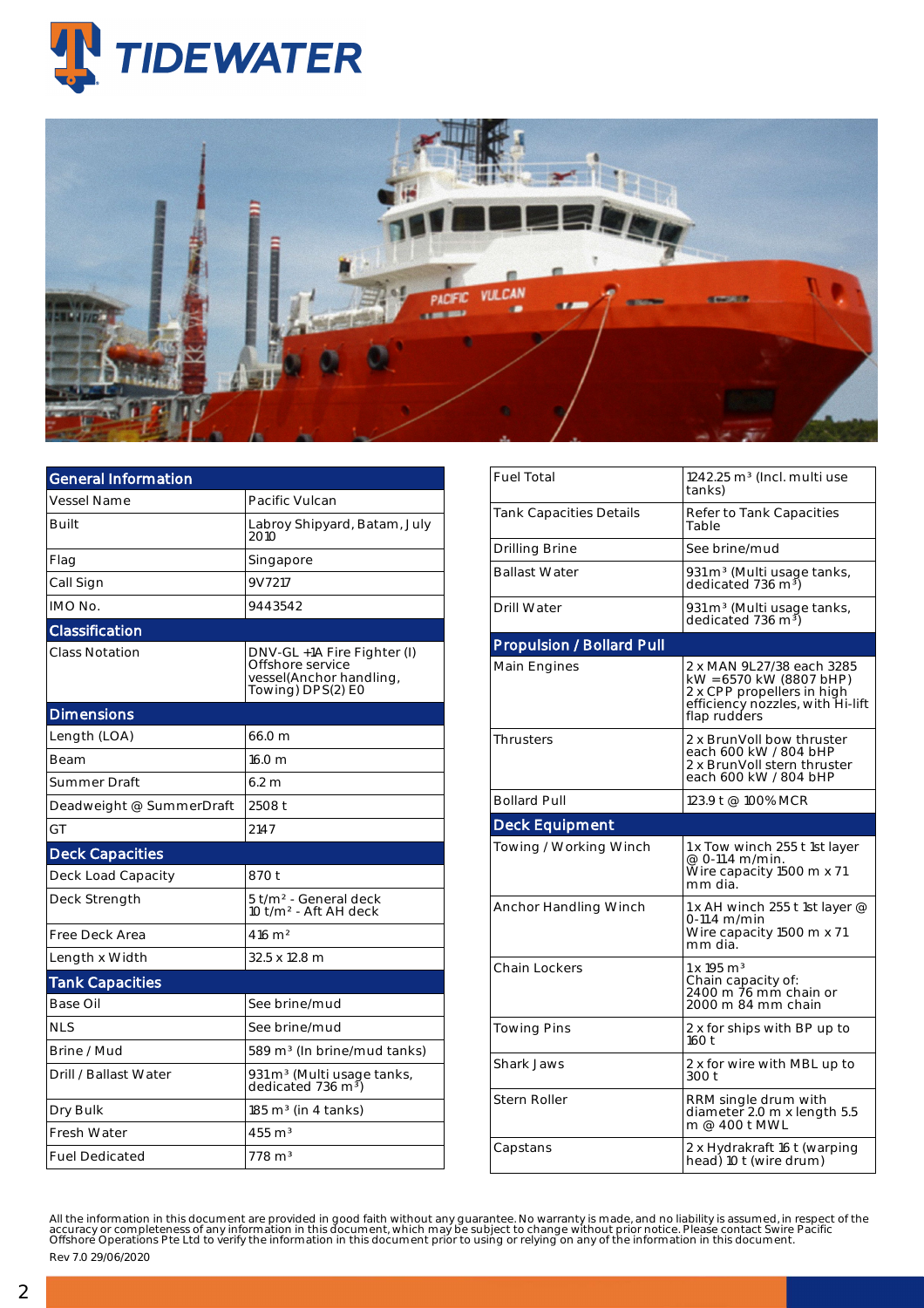

| <b>Tugger Winches</b>                                                                                 | 2 x Hydrakraft 10 t                                                                                                  |  |  |  |  |  |
|-------------------------------------------------------------------------------------------------------|----------------------------------------------------------------------------------------------------------------------|--|--|--|--|--|
| <b>Provision Crane</b>                                                                                | 1 x electric hydraulic knuckle<br>boom Capacity 5 t @ 13 m                                                           |  |  |  |  |  |
| Chain Gypsies                                                                                         | 1 x 76 mm & 1 x 84 mm<br>mounted on work drum                                                                        |  |  |  |  |  |
| Performance & Economy                                                                                 |                                                                                                                      |  |  |  |  |  |
| Economical Speed                                                                                      | Approx. 18 m <sup>3</sup> @ 10 kts                                                                                   |  |  |  |  |  |
| DP<20%                                                                                                | Approx. 11-13 m <sup>3</sup> /day                                                                                    |  |  |  |  |  |
| DP>35%                                                                                                | Approx. 15 m <sup>3</sup> /day                                                                                       |  |  |  |  |  |
| Standby in Field                                                                                      | Approx. 4.9 m <sup>3</sup> /day @ 1-4kts<br>with 1 ME<br>Approx. 10 m <sup>3</sup> /day @ 1-4kts<br>with 2 Mes       |  |  |  |  |  |
| Standby in Port                                                                                       | Approx. 1.3 m <sup>3</sup> /day                                                                                      |  |  |  |  |  |
| Note                                                                                                  | Performance & Economy<br>figures given at mean vessel<br>draft of 5.5 m (1825 t<br>deadweight) & Beaufort Scale<br>2 |  |  |  |  |  |
| <b>Dynamic Positioning System</b>                                                                     |                                                                                                                      |  |  |  |  |  |
|                                                                                                       |                                                                                                                      |  |  |  |  |  |
| Type                                                                                                  | GE Energy C - Series DPS-21<br>Duplex DP System with<br>Independenť Joystick back-up<br>system (IJS)                 |  |  |  |  |  |
| Reference Systems                                                                                     | 2 x Sonardyne HPR prepared<br>2 x Veripos DGPS<br>1 x Fanḃeam                                                        |  |  |  |  |  |
| <b>Motion Reference Units</b>                                                                         | 3 x Tokyo Keiki TG8000<br>3 x Gill Wind Observer II<br>UltraSonic Type<br>3 x VRU TTS DMS                            |  |  |  |  |  |
| <b>Rescue Boat</b>                                                                                    |                                                                                                                      |  |  |  |  |  |
| 1.1 x Maritime Partner MP660 Springer, 10 person, SOLAS<br>approved FRC with inboard diesel waterjet. |                                                                                                                      |  |  |  |  |  |
| Accommodation                                                                                         |                                                                                                                      |  |  |  |  |  |

4 x 4man cabins

All the information in this document are provided in good faith without any guarantee. No warranty is made, and no liability is assumed, in respect of the<br>accuracy or completeness of any information in this document, which